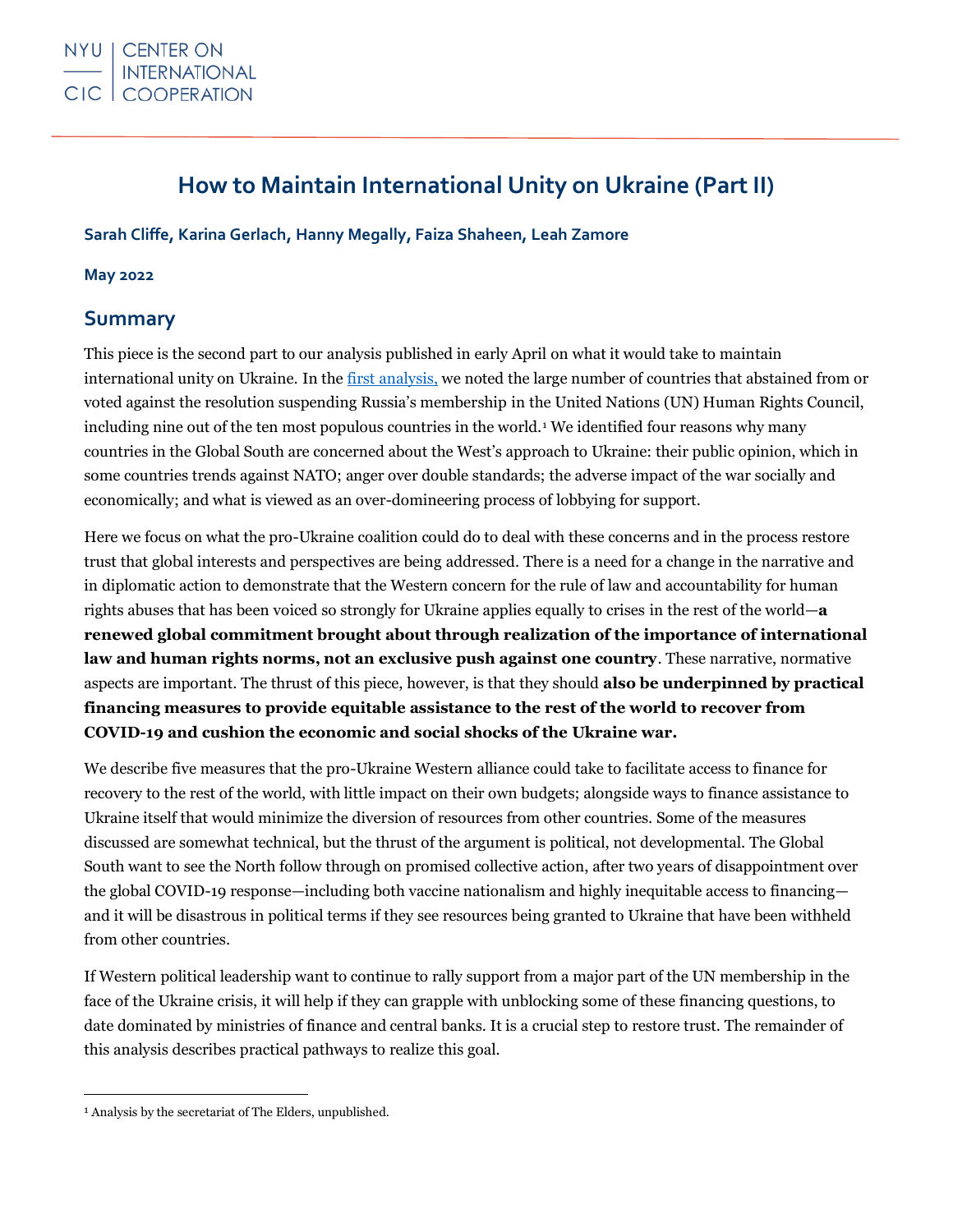**Less moralizing, more tangible assistance for the global spillover effects of the Ukraine crisis.** As noted in our last analysis, G77 countries have expressed irritation regarding double standards in the narrative over Ukraine, in particular a lack of acknowledgement that prior actions such as the Iraq occupation were also a breach of international law and dangerous for multilateral norms.

There is a need to avoid the "hierarchy of suffering, conflict, and solidarity" that we referred to in our previous piece: the suffering of the Ukrainian people, and the chord it clearly strikes in many Western populations, should be an entry point to commonalities with other situations of crisis and suffering around the world, rather than pointing to the uniqueness of Ukraine. There are tangible diplomatic actions that could be taken to address this. For example, the April 27 Security Council Arria formula meeting on ensuring accountability for atrocities committed in Ukraine attracted a record number of ministers and ambassadors making statements. It would not be too much of a lift to broaden the narrative at such events, pointing to other conflicts around the world for which accountability has been lacking, such as in the Palestinian territories. This is an opportunity to affirm common standards of humanity and human rights at the UN.

The view that there are double standards is exacerbated by rapid financial aid to Ukraine coupled with lagging economic and social cooperation with the rest of the world. Developing countries already suffered from the failure of the multilateral system, and the West, to facilitate solutions to the twin global crises of vaccine and COVID-19 recovery finance access over the last two years. There was the failure of COVAX, with vaccine nationalism driving purchases of doses and [under a third](https://www.unicef.org/supply/covid-19-vaccine-market-dashboard) of the USD \$4.5 billion doses pledged delivered to date. This has resulted in the [vaccine rate](https://data.undp.org/vaccine-equity/) being more than four times higher in high-income countries (72.1 percent) than in low-income countries (17.4 percent). Then we witnessed the [contrast of financing for recovery,](https://www.imf.org/en/Topics/imf-and-covid19/Fiscal-Policies-Database-in-Response-to-COVID-19) with developed countries spending almost 20 percent of GDP on stimulus and social protection, while emerging markets and low-income countries without the fiscal space could not spend more than 6 percent and 2.5 percent of GDP respectively. The spiraling debt problems in the global south due to COVID-19, are now being exacerbated by the war and the effect of sanctions: the proportion of developing countries in debt distress or at high risk has [doubled](https://www.nasdaq.com/articles/imf-meetings-new-order-old-problems) since 2015, to 60 percent.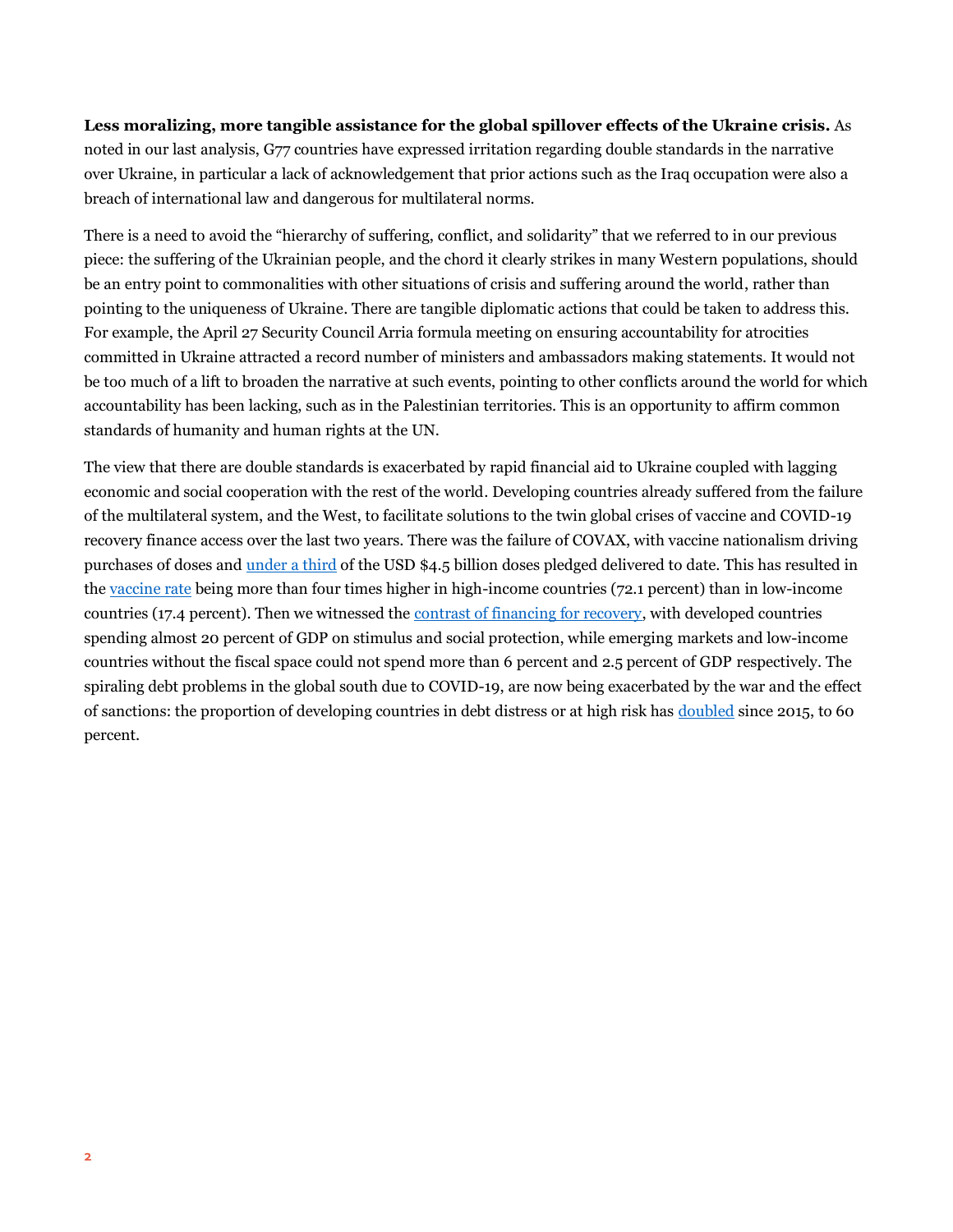| Table <sub>1</sub>                                                      |                                                                                    |
|-------------------------------------------------------------------------|------------------------------------------------------------------------------------|
| <b>Food prices</b><br>(via Food and Agriculture Organization at the UN) | +20 percent in 2022<br>+60 percent since end of 2019<br>+12.6 percent Feb-Mar 2022 |
| <b>Energy prices</b><br>(via the World Bank)                            | +58 percent in 2022                                                                |
| <b>Gasoline prices</b><br>(via Trading Economics)                       | +60 percent in 2022                                                                |
| <b>Fertilizer prices</b><br>(via YCharts)                               | +23 percent in 2022                                                                |
| Soybean oil<br>(via Macro Trends)                                       | +50 percent in 2022                                                                |
| Palm oil<br>(via Trading Economics)                                     | +50 percent in 2022                                                                |
| Sunflower oil<br>(via Global Economy)                                   | +67 percent in 2022                                                                |

The primary vector for most developing countries of spillover of the Ukraine war is from price rises (see Table 1). Secondary vectors are through trade, growth, and (for some countries) remittances. All in all, the post-COVID, post-Ukraine picture for most developing countries piles crisis on top of crisis. It reverses poverty reduction and progress made on the Sustainable Development Goals, and it risks sparking unrest.

The past ten weeks have seen considerable rhetorical commitment to the need to protect the rest of the world from the economic and social effects of the Ukraine war and sanctions in order to maintain international unity. On March 24, the [G7 leaders agreed](https://www.consilium.europa.eu/en/press/press-releases/2022/03/24/g7-leaders-statement-brussels-24-march-2022/) to use "all instruments and financing mechanisms" and to involve the "relevant international institutions" to ensure food security.

Yet the IMF–World Bank Spring Meetings in April 2022 were polarized by geopolitical issues, and [could not](https://www.imf.org/en/News/Articles/2022/04/21/tr220421-transcript-of-the-imfc-press-briefing)  [agree](https://www.imf.org/en/News/Articles/2022/04/21/tr220421-transcript-of-the-imfc-press-briefing) a statement at the International Monetary and Financial Committee, as Western ministers [staged a walk-out](https://www.scmp.com/news/world/russia-central-asia/article/3174961/ukraine-war-us-uk-and-canada-officials-walk-out-g20)  [at the G20,](https://www.scmp.com/news/world/russia-central-asia/article/3174961/ukraine-war-us-uk-and-canada-officials-walk-out-g20) similarly paralyzing that body. At present, the G7 is the only global economic body of member states that looks capable of taking decisions, which is regrettable since its membership is so one-sided that its decisions are unlikely to address global economic risks equitably with [Ukrainian financial needs](https://www.msn.com/en-gb/news/world/g7-finance-ministers-pledge-more-than-24-billion-to-ukraine/ar-AAWqiHg) and stability in developed country markets. The G7 statement at the IMF–World Bank Spring meetings [pledged](https://www.reuters.com/world/g7-finance-ministers-pledge-more-than-24-bln-ukraine-2022-04-20/) USD \$24 billion for Ukraine but nothing tangible for developing countries.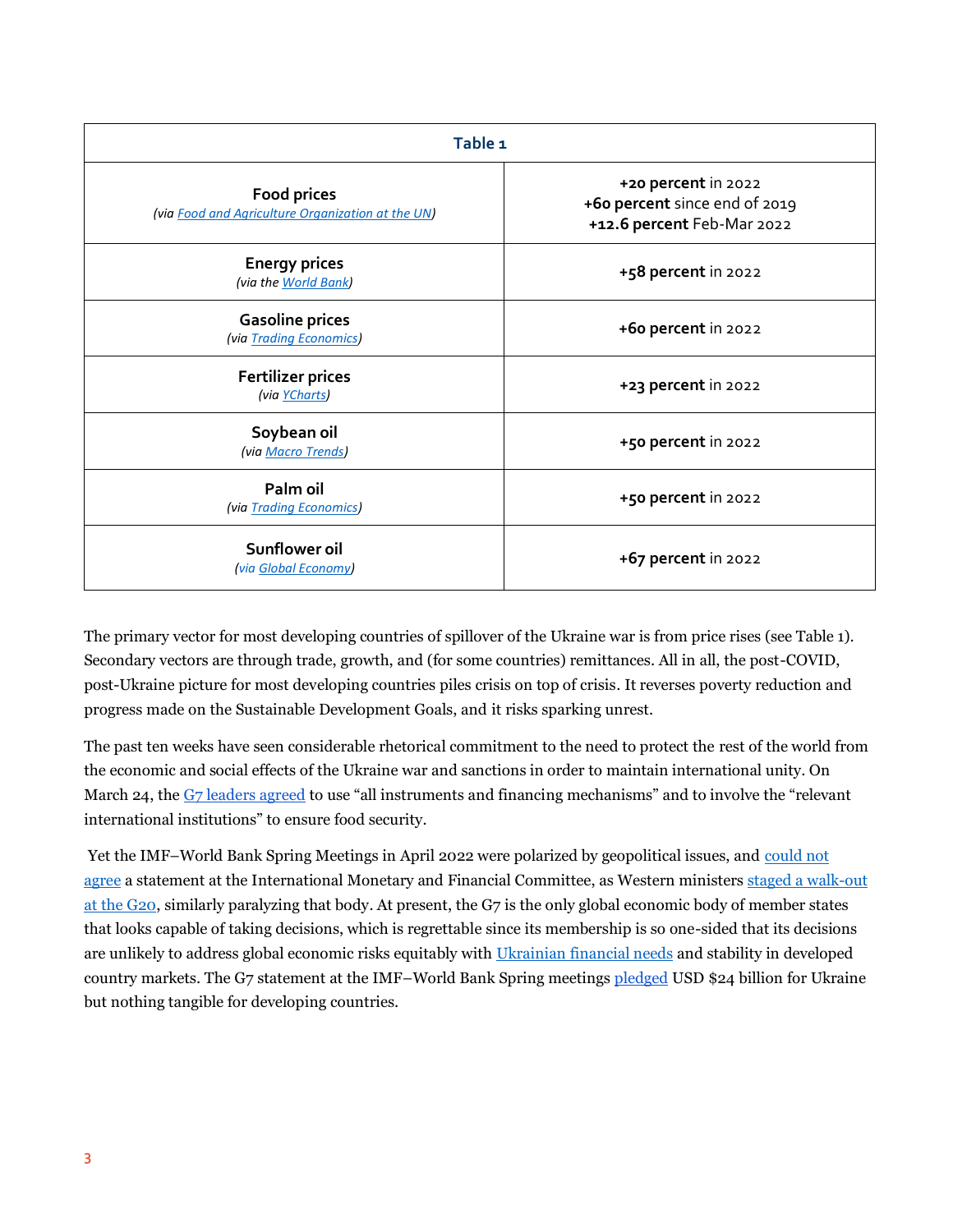### **What is actually needed?**

The following five measures—also discussed in ou[r recent commentary in](https://www.barrons.com/articles/the-west-is-fully-behind-ukraine-developing-countries-see-a-double-standard-51652998228?tesla=y) Barron's—can help to demonstrate the West's recognition of and solidarity with countries that are struggling in the Global South.

- In financing, the first action that needs to be taken is to use World Bank and IMF existing commitments, including the accelerated IDA20 provisions. But these were already facing excess demand from COVID-19: they were not intended to meet the extra shock of the Ukraine war. One short-term solution that has been floated, including most recently by senior US officials, is the expansion of Multilateral Development Bank headroom by relaxing their AAA rating to AA+. Analysts [estimate](https://www.ft.com/content/13583398-6878-4fbb-bae0-4f0ded662460) that this would release an additional US[D \\$0.5](https://www.cgdev.org/blog/half-trillion-dry-powder-time-mdb-financial-reform-now) to \$1.3 trillion with only 0.15 percent in additional borrowing costs.
- Another mechanism designed to cushion the effect of COVID-19 but not yet realized is the reallocation of Special Drawing Rights (SDRs), which were agreed in the amount of USD \$650 billion in August 2021. At the time they were approved, it was expected that the developed country SDRs (approximately USD \$360 billion of the total, with USD \$275 billion to emerging and developing countries and USD \$21 billion to low-income countries) would be reallocated to developing countries. Rising reserves in developed countries over the COVID-19 period<sup>2</sup> meant that they did not need these assets. Yet reticence from developed country central banks to agree a procedure for this reallocation has held up action for nine months. To make the SDR issue useful, developed country governments need to approve their recycling, beyond the IMF trust funds available and [onwards to the multilateral development banks,](https://www.cgdev.org/blog/how-we-can-put-sdrs-work-fight-against-climate-change-multilateral-development-bank-option) including regional development banks (see analysis of the politics of this process, below).
- The mounting debt crisis also requires more serious investment of political attention. This may include an extension of the debt service suspension initiative: it should also [involve](https://www.cgdev.org/blog/spiralling-debt-crisis-and-what-do-about-it) consideration of the fundamentals that have prevented progress—or have been an excuse to prevent progress—in the period since the G20 Common Framework was agreed. Low-income countries are scheduled to pay more than USD \$50 billion in debt-servicing payments this year alone. Progress on debt, given changes in its composition over the last two decades, will need to include the liabilities of the private sector and China (the case of Zambia is encouraging on the latter issue).
- A successful plan to alleviate the one-two punch of the pandemic and conflict in Ukraine on developing countries could also include action to combat illicit financial flows. Although stemming the tide of such flows has long been a priority of the multilateral system, progress has been slow. In 2015 African countries lost an estimated USD [\\$50 billion](https://www.uneca.org/sites/default/files/PublicationFiles/iff_main_report_26feb_en.pdf) per year to illicit financial flows, and by 2020 the UN has put that figure at USD [\\$88.6 billion.](https://unctad.org/news/how-africa-can-curb-illicit-financial-flows-strengthen-economies-post-covid-19) Yet the pandemic has galvanized public opinion in favor of addressing these flows, and the seizure of the assets of Russian oligarchs has proven that swift action is possible when political will is present.
- Some measures can be taken without the need for additional financing. Release of existin[g food](https://www.usda.gov/oce/commodity/wasde/wasde0322.pdf) and [energy](https://www.energy.gov/articles/us-and-30-countries-commit-release-60-million-barrels-oil-strategic-reserves-stabilize) stockpiles can support countries experiencing shortages. There is an opportunity for voluntary coordination to prevent further export bans on food, which now affect at least [17 percent](https://www.ifpri.org/blog/bad-worse-how-export-restrictions-exacerbate-global-food-security) of all traded calories globally. As we describe in our piece in [Barron](https://www.barrons.com/articles/the-west-is-fully-behind-ukraine-developing-countries-see-a-double-standard-51652998228?tesla=y)'s, SDRs and non-financial mechanisms can be

<sup>2</sup> Forthcoming publication from the Center for Global Development.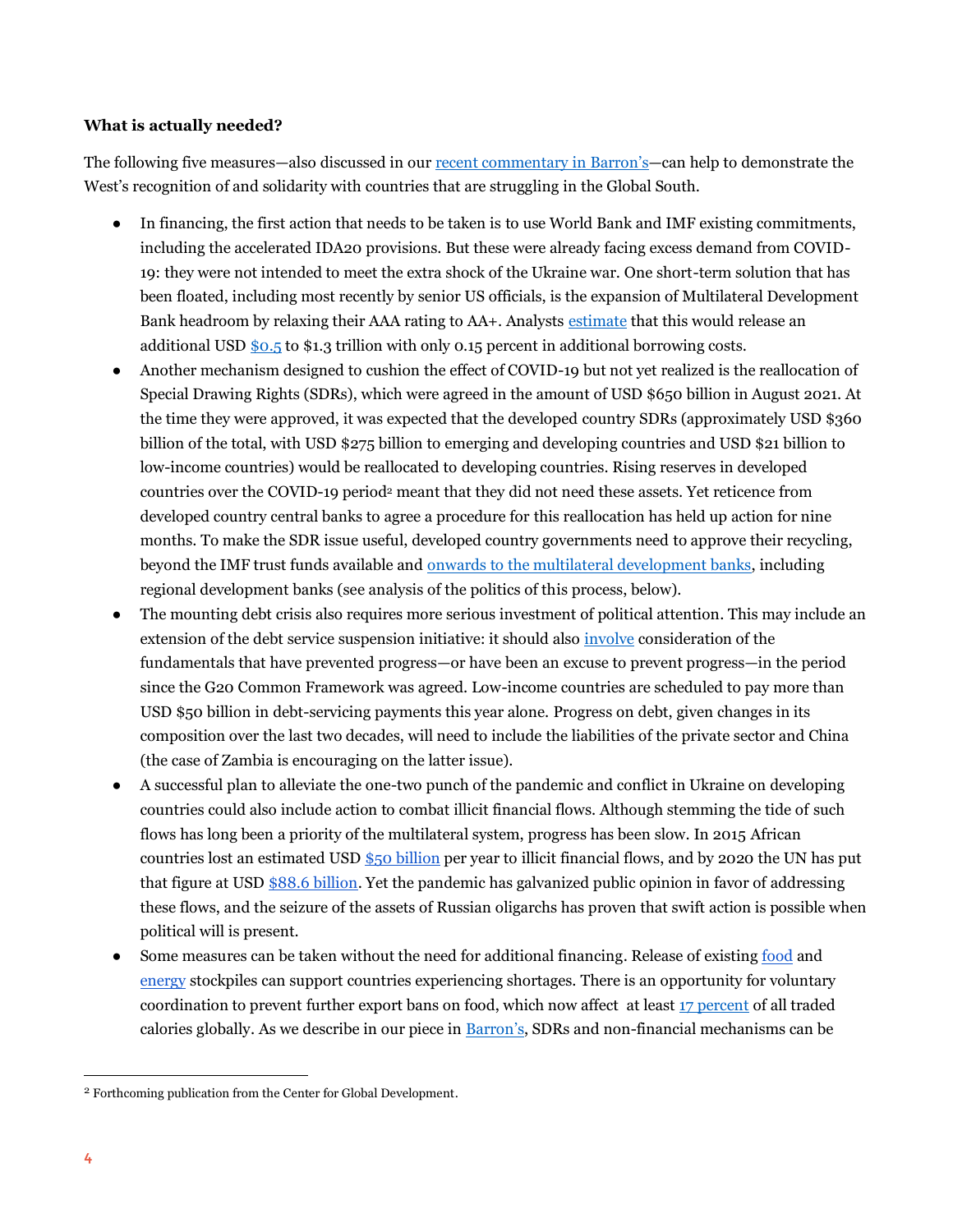agreed before the annual meetings of the World Bank and the IMF in the Fall. The reallocation of SDRs would generate at least USD \$300 billion even if not used to leverage greater private capital (there is doubt about what SDRs have been recycled bilaterally, but an upper estimate would be USD \$35–45 billion, leaving considerably more than USD \$300 billion still to recycle). Completing the SDR reallocation would require some political lifting, but this is not insuperable. Opposition from the European Central Bank has been a significant block to making progress, apparently based on a conservative legal interpretation of the constraints to maintaining SDRs as a reserve asset. European members should engage with the European Central Bank to query the real need for this constraint and provide other options (developed country central banks always have the option of keeping their SDRs and releasing an equivalent amount from other reserves for reallocation, including through the IMF).

#### **Box 1: The politics of central bank reserves and SDRs**

The use of central bank reserves (of which SDRs form part) is governed by national legislation and is also informed by guidelines issued by the IMF.

The IMF quidelines state five purposes for the use of reserves. Point five is "emergency situations" which suggests that reserves can be used for "a rainy day," in everyday parlance, or can be drawn on by fiscal authorities to support emergency expenditures.

A block against the use of reserves at the present juncture arises in part from reasonable caution: protecting the great efforts that have been made over the last thirty years to preserve central bank independence and ensure that central banks cannot be "raided" by current political parties in power to fill their budget deficits. This argument is entirely valid: political parties in power, whether in high-, middle- or low-income countries, indeed do have the tendency to prioritize short-term sources of revenue at the expense of longer-term stability.

However, there are situations in which the macroeconomic stability of countries (or in the case of Europe, of regions) will be affected if the central bank does not agree to spend down some reserves for fiscal purposes. This is the idea of the last purpose of reserves, the emergency/rainy day provision. The argument now is that the rainy day has surely come: the world economy has great risks of entering into a downward spiral, and there is a need to signal geopolitical unity by entering into new financing agreements (as well as protecting economic stability and growth, but this is a lesser argument behind political unity). While this may encumber some otherwise liquid reserves, it could be critical to preventing a new Cold War in which the West has few allies worldwide and needs to rely on costly rearmament alone.

Central banks are concerned over precedent-setting (see Box 1 overleaf) and seem unconvinced of the urgency of action, as well as the ability of multilateral development banks (MDBs) and their counterpart government agencies to channel the funds to the appropriate developmental expenditures. This concern in our view is overplayed (the MDBs have extensive safeguards and fiduciary procedures in place). More importantly, it misses the point: developed countries want the SDRs to be reallocated, and the purpose is fundamentally about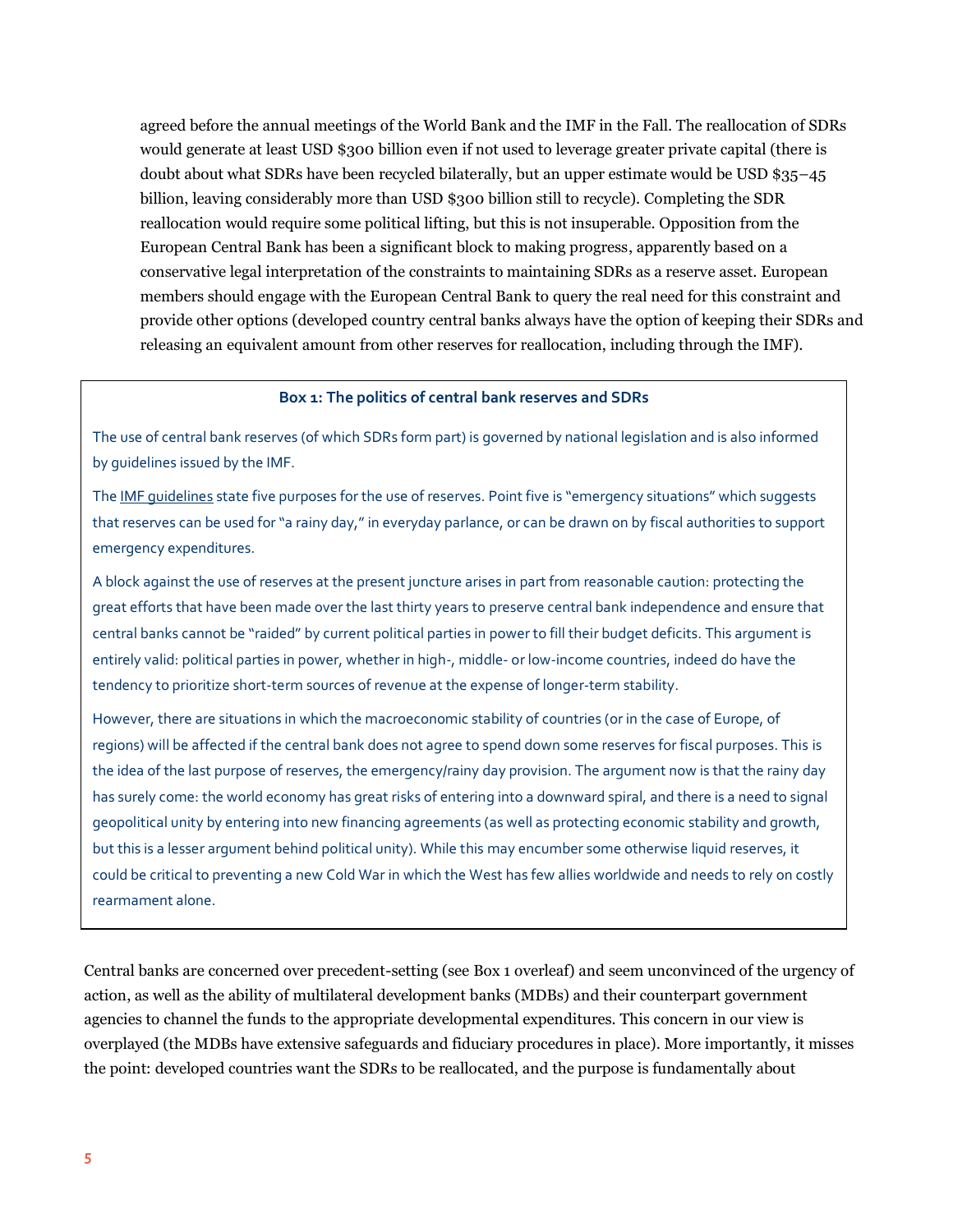buttressing political unity by providing desperately needed relief. To the extent that it is a real concern, delivery benchmarks for release of recycled SDRs could be set.

Ideally, these and other efforts should be undertaken in a coordinated fashion, including with the UN's new [Global](https://news.un.org/pages/global-crisis-response-group/)  [Crisis Response Group on Food, Energy, and Finance.](https://news.un.org/pages/global-crisis-response-group/) This would be particularly helpful to ensure effective support to the most fragile and lowest capacity countries, including those under sanctions such as Afghanistan, where the UN can play a role in reaching the population.

# **Tangible aid for the Ukrainians—but not at the expense of the rest of the world**

Estimates of the recovery and reconstruction costs for Ukraine still vary widely, as is normal given that war is ongoing, infrastructure is still being destroyed, people displaced, and livelihoods lost. But we can make some preliminary estimates of scale: the Ukrainian authorities have released estimates stating that damage and loss to date totaled US[D \\$270 billion](https://www.ft.com/content/46622383-d75c-4a08-b909-fbf1279b3814) dollars [\(USD \\$565 billion](https://www.investmentmonitor.ai/special-focus/ukraine-crisis/ukraine-reconstruction-cost-rebuilding) in one press report), and needs for recurrent financing for the operations of government (which cannot now be financed due to lack of taxes), at USD \$5 billion per month. The IMF and the World Bank confirmed that the latter estimates were reasonable. Other estimates are simply "[in](https://www.bloomberg.com/news/articles/2022-04-19/europe-expects-to-pay-bulk-of-ukraine-s-reconstruction-costs)  [the hundreds of billions](https://www.bloomberg.com/news/articles/2022-04-19/europe-expects-to-pay-bulk-of-ukraine-s-reconstruction-costs)." These numbers are huge. As a comparison, total costs of the global vaccination plan (which were not realized) were estimated by the IMF to be [USD \\$50 billion.](https://www.imf.org/en/News/Articles/2021/06/01/a-new-commitment-for-vaccine-equity-and-defeating-the-pandemic)

### **Where is this money going to be found? Here are three ideas for where to find it, and three ideas for where not to.**

### **Where to find it:**

- **A compensation process.** From a justice perspective, it would make sense to have Russia, as the aggressor, pay compensation for damage caused to Ukraine: the Ukrainians themselves and/or Western taxpayers should not be asked to pay for the full cost of reconstruction. In the aftermath of the occupation of Kuwait by Iraq, a [UN Compensation Commission](https://news.un.org/en/story/2022/02/1111632) (UNCC) was established in 1991 to help adjudicate damage and loss claims, including loss of life and humanitarian claims as well as business losses. The commission allocated USD \$52 [billion, and awards realized were financed by an agreed percentage of](https://oxford.universitypressscholarship.com/view/10.1093/0199291926.001.0001/acprof-9780199291922)  [Iraq's oil revenues](https://oxford.universitypressscholarship.com/view/10.1093/0199291926.001.0001/acprof-9780199291922). The problem is that the UNCC for Iraq was established by the Security Council (Iraq accepted liability): the Russian Federation clearly will not and [other ways](https://fortune.com/2022/04/21/ukraine-reconstruction-cost-rebuild-economists-plan-russia-foot-trillion-bill/) would need to be found to put this in place. Looking at the UNCC–Iraq experience, other challenges would need to be addressed. While it was intended as a compensation mechanism for the victims, it was critiqued for being a punishment indirectly meted out on the population of Iraq (drawing on 30 percent of Iraq's oil exports in its first decade).
- **An increase in MDB headroom.** The relaxation of the AAA rating of the World Bank described above would provide additional space for reconstruction funding of Ukraine. The World Bank has already announced USD \$3 billion in assistance. With current rules, however, amounts for Ukraine will compete with demand from the rest of the world, still experiencing the economic and social shock of the COVID-19 pandemic. The relaxation of the AAA credit rating to AA+ would generate funds that could be used for both Ukraine and other middle-income countries.
- **Channeling individual contributions, remittances, and diaspora bonds**. The Ukrainian war has already shown that many people in developed countries around the world are prepared to make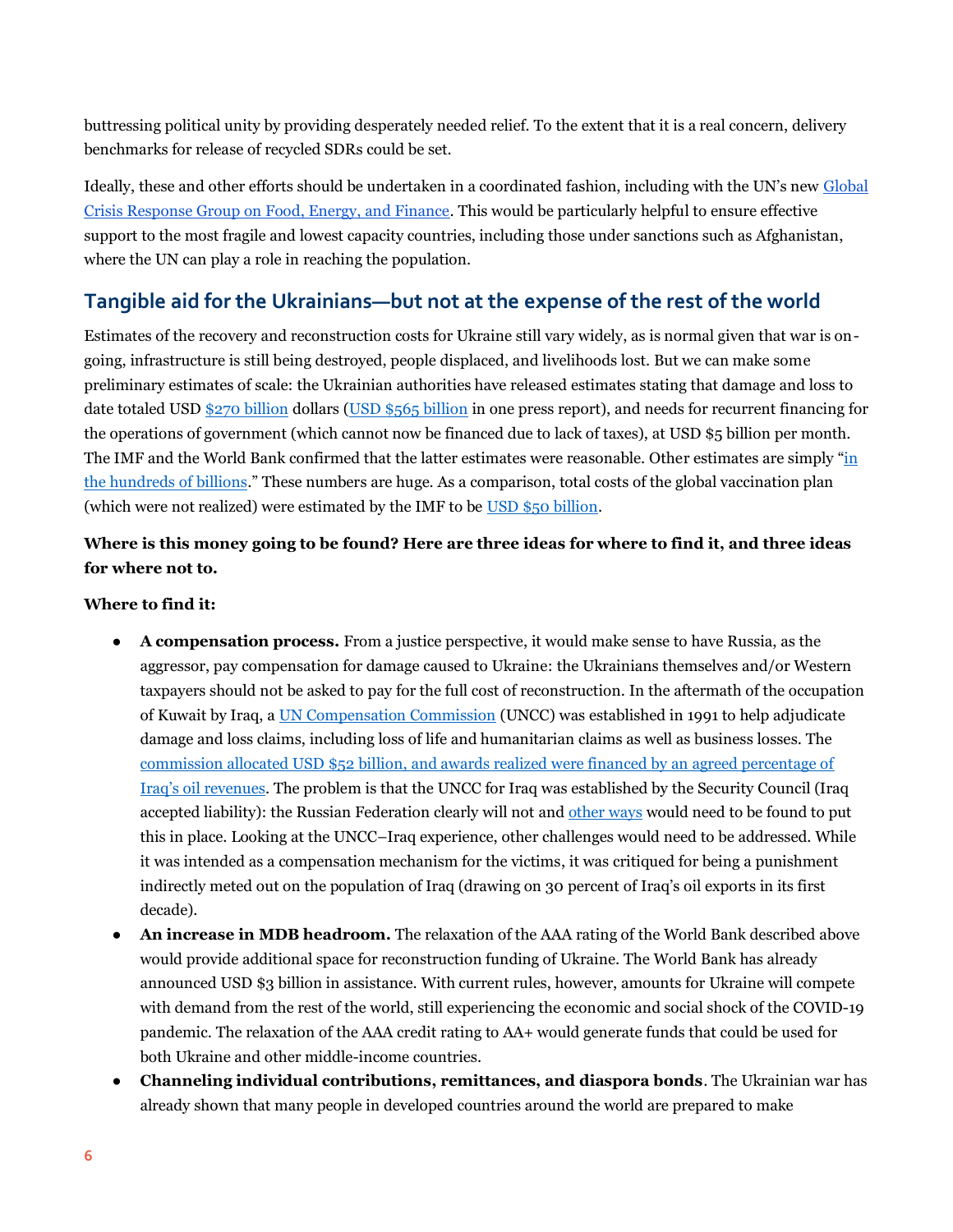contributions, which can be channeled into reconstruction needs; regrettably this is not the case for many other countries in crisis. [Diaspora bonds](https://www.investopedia.com/articles/investing/012815/how-diaspora-bonds-work.asp) ar[e an](https://cic.nyu.edu/publications/Innovative-Financing-for-Peacebuilding-Key-Resources) [innovative way of raising finance](https://cic.nyu.edu/publications/Innovative-Finance-to-Sustain-Peace-Mapping-Ideas) that uses the strength of the links of diaspora communities to their origin country. They have been used by [Nigeria, Ethiopia,](https://www.brookings.edu/blog/africa-in-focus/2018/01/24/foresight-africa-viewpoint-debt-by-diaspora-ties-that-bond/) [India, and Israel](http://web.worldbank.org/archive/website01363/WEB/IMAGES/DIASPORA.PDF) amongst others. Remittances are already a source of support to suffering Ukrainians inside the country and to refugees: there are a number of ideas for matching schemes that could help offer platforms for diaspora communities to contribute to reconstruction too through these mechanisms.

### **Where not to find it:**

- **Recycling SDRs**. The Ukrainian authorities [have called](https://www.ft.com/content/46622383-d75c-4a08-b909-fbf1279b3814) for countries to use their August 2017 SDR allocation to finance reconstruction, and the IMF announced at the Spring Meetings the establishment of [a Ukraine facility,](https://www.imf.org/en/News/Articles/2022/04/21/tr220421-transcript-of-the-imfc-press-briefing) accepting amongst other funding sources recycled SDRs. This is a dangerous route. Such a move would be seen as an immense breach of trust by the developing world: the August 2021 SDR issue was made on an argument about supporting the most vulnerable countries in their COVID-19 recovery, and for them to now be diverted to Ukraine would be seen as a betrayal—especially since, as mentioned above, the political will has not coalesced for releasing them to those in the Global South desperately needing these resources.
- **Too much diversion of official development assistance (ODA).** During the 2015–2016 European refugee crisis, donors used US[D \\$15.4 billion](https://www.devex.com/news/debating-the-rules-what-in-house-refugee-costs-count-as-aid-90602) of ODA on domestic refugee costs, and a similar dynamic appears to be emerging today. Some donors have been fighting valiant internal battles to preserve aid budgets and make new commitments to crises in other parts of the world and deserve credit for this given that public opinion in many Western countries is less and less supportive of development aid. In aggregate, however, there is an immediate and highly probable risk that aid to regions outside Europe will be reduced in 2022 and 2023. There is a measure in which ODA will be inevitably reallocated to Ukraine, and this is normal as it is with other crises that arise during the course of a year: but this should be proportionate to the needs of other crises.
- **Seizing reserves.** There are also [debates underway](https://www.msn.com/en-us/news/world/calls-grow-to-seize-russian-assets-to-help-pay-for-ukraine-e2-80-99s-reconstruction/ar-AAWw2Kc) about whether the West should seize Russia's foreign reserves and use these to aid Ukraine (the US, EU, and Japan have already barred Russia's central bank from tapping the roughly [half of Russian reserves held overseas,](https://fortune.com/2022/03/03/russia-sanctions-central-bank-ruble-us-eu-foreign-reserves/) but have not yet liquidated them). While the idea has popular appeal as a stand in for reparations, it also raises thorny policy issues: reference the condemnation of the US' recent freezing of Afghan reserves in US banks as possible compensation for 9/11 victims, as "[stealing](https://www.nytimes.com/2022/05/10/us/politics/afghans-central-bank-sept-11.html)" from the Afghan people. More pragmatically, seizing reserves would threaten monetary stability worldwide, in opening possible actions on reserves of other countries.

# **Conclusion: the nexus in practice at a particularly tense moment**

There is a real risk of rise in tensions and division into political blocs, à la Cold War, if the concerns of the South and North do not recognize the very different underlying patterns in their interests and domestic politics and the challenge for multilateralism (and need for compromise) that these present.

In simple terms, we have a major political disconnect in the expectations for international and multilateral action. Western populations will prioritize aid to Ukraine over other forms of aid at present and expect the UN to be tough on Russia. Southern populations expect support for their own recovery from the suffering of the last two